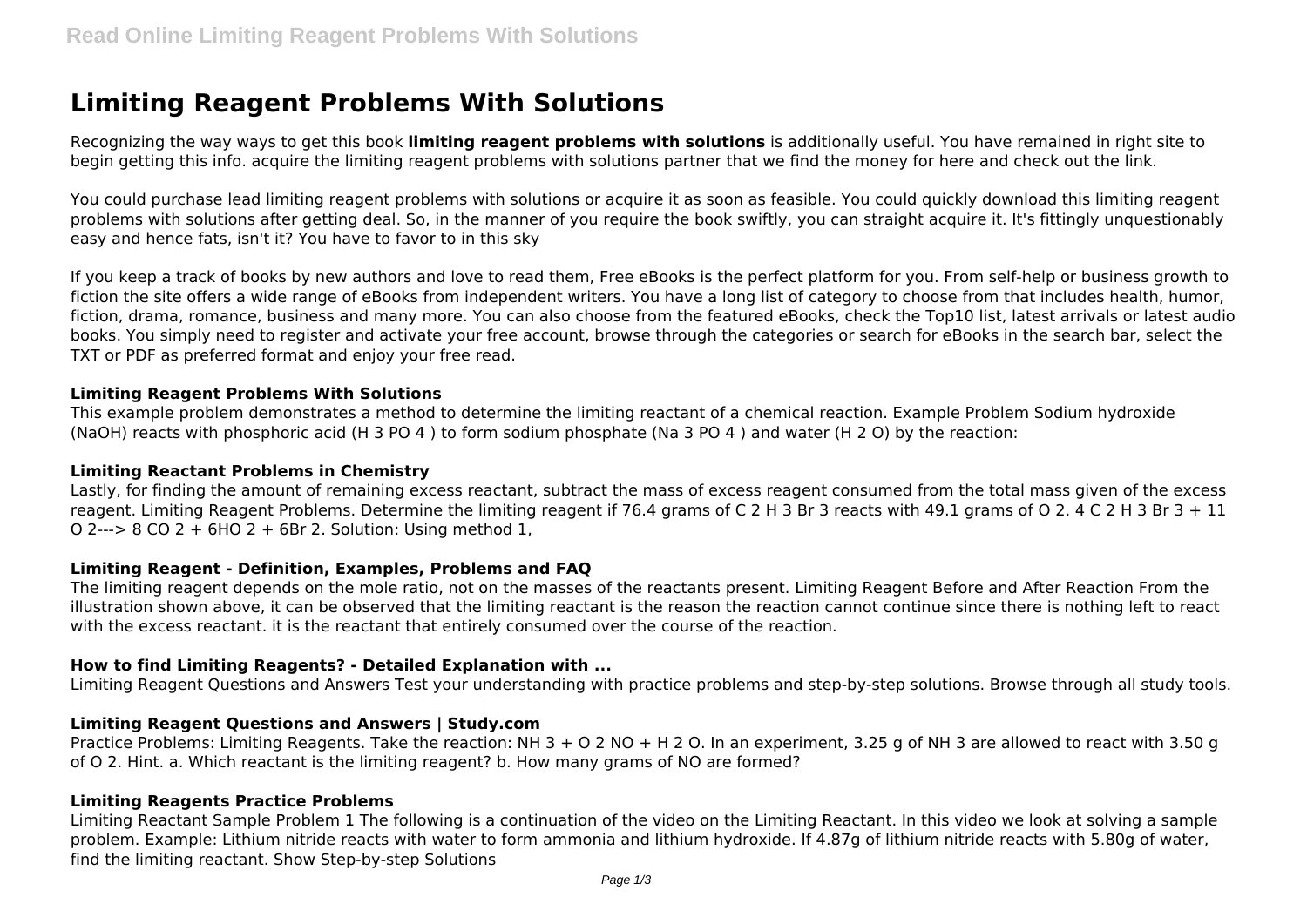#### **Limiting Reactants (examples, solutions, videos)**

Practice Problems: Limiting Reagents (Answer Key) Take the reaction: NH 3 + O 2 NO + H 2 O. In an experiment, 3.25 g of NH 3 are allowed to react with 3.50 g of O 2.. a. Which reactant is the limiting reagent?

## **Limiting Reagents Practice Problems**

Limiting Reactant Practice Problem (moles) To solve stoichiometry problems with limiting reactant or limiting reagent: 1. Figure out which of the reactants is the limiting reactant or limiting reagent. 2. See how much product can be formed by using the maximum amount of the limiting reactant or limiting reagent. 3.

# **Stoichiometry - Limiting and Excess Reactant (solutions ...**

Practice Problems: Limiting & Excess Reagents 1. Forthe reaction  $2S(s) + 302(q) \approx 2503(q)$  if6.3 g ofS is reacted with 10.0 g of02'show by calculation which one will be the limiting reactant. 2. Forthe reaction CaC03(s) +2HCl(aq) ~CaC12(aq) + CO2(g) +H20(l) 68.1 g solid CaC03 is mixed with 51.6 g HCl. What number ofgrams ofCO2 will be

## **Practice Problems: Limiting Excess Reagents**

"Milk of magnesia" is a suspension of Mg(OH)2 in water. It alleviates "acid indigestion" by reacting with the hydrochloric acid, HCl(aq), in your stomach: Mg(OH)2 + 2 HCl → MgCl2 + 2 H2O As it turns out, the concentration of HCl in stomach acid is about 1.0 M. Let's suppose that your stomach has a volume of 200. ml.

# **Limiting reagent problem? | Yahoo Answers**

Oxygen is the limiting reagent. Solution path #2: 1) Calculate moles: sucrose ⇒ 0.0292146 mol oxygen ⇒ 0.3125 mol. 2) Divide by coefficients of balanced equation: sucrose ⇒ 0.0292146 mol / 1 mol = 0.0292146 oxygen ⇒ 0.3125 mol / 12 mol = 0.02604 Oxygen is the lower value. It is the limiting reagent.

# **Stoichiometry: Limiting Reagent Problems #1 - 10**

There are two techniques for determine the limiting reagent in chemical problems. The first technique is discussed as part of the solution to the first example. Make sure you take a close look at it. The second technique will make its first appearance in Example #6.

# **ChemTeam: Stoichiometry: Limiting Reagent Examples**

Limiting Reagent Worksheet #1 1. Given the following reaction: (Balance the equation first!) C 3H 8 + O 2-----> CO 2 + H 2O a) If you start with 14.8 g of C 3H 8 and 3.44 g of O 2, determine the limiting reagent b) determine the number of moles of carbon dioxide produced c) determine the number of grams of H 2O produced

# **Limiting Reagent Worksheets - chemunlimited.com**

Since the smallest of the two answers is 8.51 grams, this is the quantity of sodium nitrate that will actually be formed in this reaction. 3) What is the limiting reagent in the reaction described in problem 2? Because sodium iodide is the reagent that causes 8.51 grams of sodium nitrate to be formed, it is the limiting reagent.

# **Limiting Reagent Worksheet**